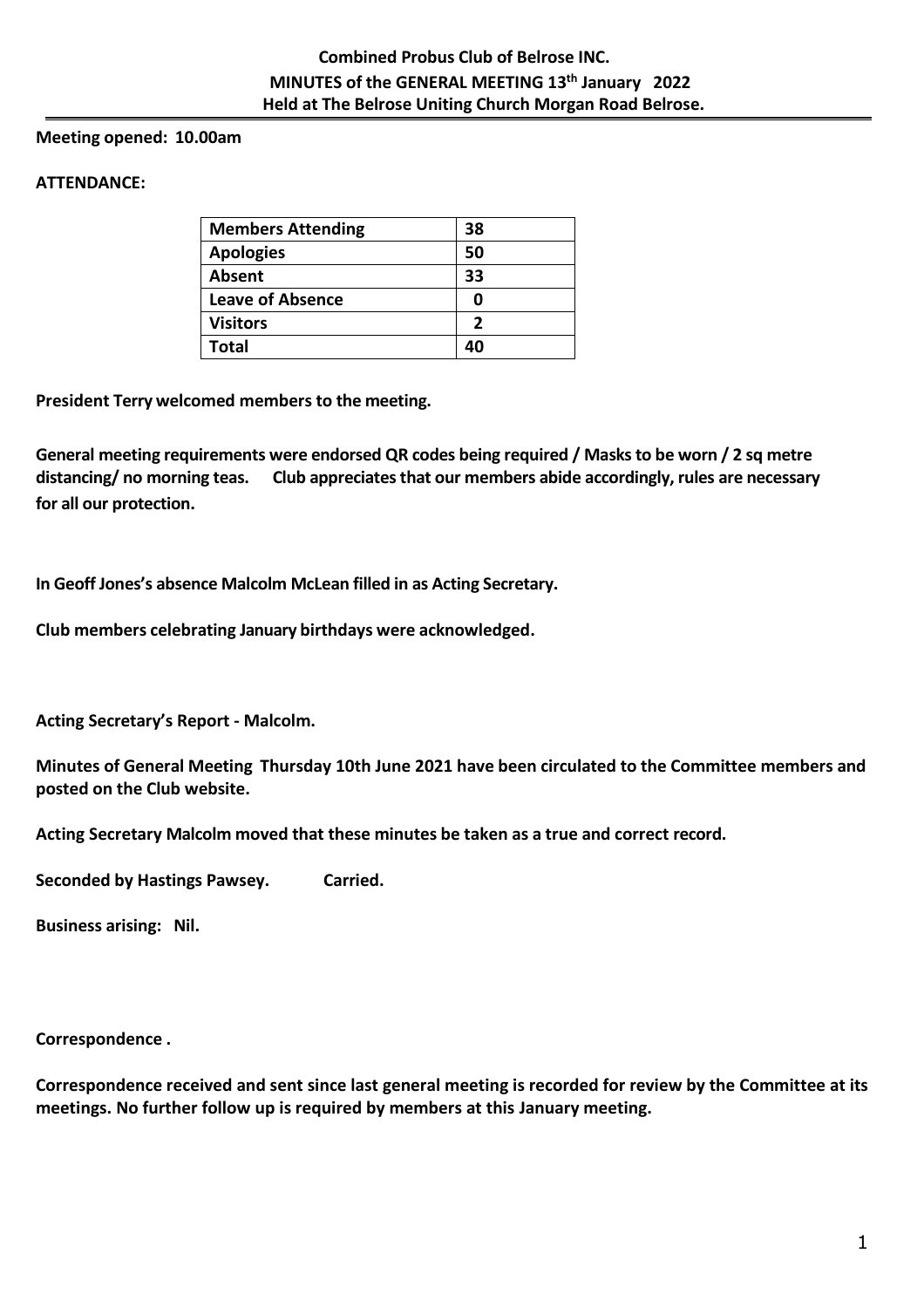**REPORTS: Treasurer Mike**

|                                                                                                                                                                                                                                                                    | <b>Combined Probus Club of Be!rose Inc.</b>                                                            |                                            |                                                         |                              |               |                                   |                                 |
|--------------------------------------------------------------------------------------------------------------------------------------------------------------------------------------------------------------------------------------------------------------------|--------------------------------------------------------------------------------------------------------|--------------------------------------------|---------------------------------------------------------|------------------------------|---------------|-----------------------------------|---------------------------------|
|                                                                                                                                                                                                                                                                    | Treasurer's Report - December 2021                                                                     |                                            |                                                         |                              |               |                                   |                                 |
| Income and Expenditure Account -<br>Sunday 20 June to Friday 31 December 2021                                                                                                                                                                                      |                                                                                                        |                                            |                                                         |                              |               |                                   |                                 |
|                                                                                                                                                                                                                                                                    |                                                                                                        |                                            |                                                         |                              | <b>INCOME</b> |                                   |                                 |
| Nil                                                                                                                                                                                                                                                                |                                                                                                        |                                            |                                                         |                              |               |                                   |                                 |
| <b>EXPENSES</b>                                                                                                                                                                                                                                                    | 250.00<br>189.20<br>36.00<br>368.04<br>101.00<br>1,018.65<br>$-84.00$<br>43.00<br>1,921.89<br>1,921.89 |                                            |                                                         |                              |               |                                   |                                 |
| <b>Hire of Meeting Hall</b><br><b>Morning Tea cups</b><br><b>Committee expenses</b><br><b>IT Expenses</b><br>Xero<br><b>Function subsidies</b><br><b>Filing fees</b><br><b>Guest Speaker Gifts</b><br><b>Total Expenses</b><br><b>Surplus/(Deficit) for Period</b> |                                                                                                        |                                            |                                                         |                              |               |                                   |                                 |
|                                                                                                                                                                                                                                                                    |                                                                                                        |                                            |                                                         |                              |               |                                   |                                 |
|                                                                                                                                                                                                                                                                    |                                                                                                        |                                            |                                                         | Balance Sheet at 31/12/21    |               |                                   |                                 |
|                                                                                                                                                                                                                                                                    |                                                                                                        |                                            |                                                         | <b>Accumulated Funds</b>     |               |                                   |                                 |
|                                                                                                                                                                                                                                                                    |                                                                                                        |                                            | Opening Balance 20/6/21<br>Surplus/(Deficit) for period |                              |               | 11,094.74<br>1,921.89<br>9,172.85 |                                 |
|                                                                                                                                                                                                                                                                    |                                                                                                        |                                            |                                                         |                              |               |                                   | <b>Closing Balance 31/12/21</b> |
|                                                                                                                                                                                                                                                                    |                                                                                                        |                                            |                                                         |                              |               |                                   |                                 |
|                                                                                                                                                                                                                                                                    |                                                                                                        |                                            | <b>Assets</b>                                           |                              |               |                                   |                                 |
|                                                                                                                                                                                                                                                                    |                                                                                                        |                                            |                                                         | <b>Bank Account 31/12/21</b> |               | 10,890.05                         |                                 |
|                                                                                                                                                                                                                                                                    |                                                                                                        |                                            |                                                         |                              |               |                                   |                                 |
| <b>Liabilities</b>                                                                                                                                                                                                                                                 |                                                                                                        |                                            |                                                         |                              |               |                                   |                                 |
|                                                                                                                                                                                                                                                                    |                                                                                                        | Net Funds for future functions (see below) | 1,717.20                                                |                              |               |                                   |                                 |
|                                                                                                                                                                                                                                                                    |                                                                                                        |                                            |                                                         |                              |               |                                   |                                 |
| <b>Net Assets</b>                                                                                                                                                                                                                                                  |                                                                                                        |                                            | 9,172.85                                                |                              |               |                                   |                                 |
|                                                                                                                                                                                                                                                                    |                                                                                                        |                                            |                                                         |                              |               |                                   |                                 |
|                                                                                                                                                                                                                                                                    |                                                                                                        |                                            |                                                         |                              |               |                                   |                                 |
|                                                                                                                                                                                                                                                                    |                                                                                                        |                                            |                                                         |                              |               |                                   |                                 |
|                                                                                                                                                                                                                                                                    |                                                                                                        |                                            |                                                         |                              |               |                                   |                                 |
|                                                                                                                                                                                                                                                                    | <b>The French Show</b>                                                                                 | 14/3/22                                    | 960.00                                                  |                              |               |                                   |                                 |
|                                                                                                                                                                                                                                                                    | <b>American Bandstand</b>                                                                              | 19/2/22                                    | $-119.8$                                                |                              |               |                                   |                                 |
|                                                                                                                                                                                                                                                                    | <b>Wakehurst Lunch</b>                                                                                 | 20/1/22                                    | 779.00                                                  |                              |               |                                   |                                 |
| <b>Mark Vincent</b>                                                                                                                                                                                                                                                |                                                                                                        |                                            | $-100.00$                                               |                              |               |                                   |                                 |
| <b>My Fair Laddies</b>                                                                                                                                                                                                                                             |                                                                                                        |                                            | 60.00                                                   |                              |               |                                   |                                 |
|                                                                                                                                                                                                                                                                    | Dolly Parton 9 - 5                                                                                     |                                            | 138.00                                                  |                              |               |                                   |                                 |
|                                                                                                                                                                                                                                                                    | <b>Net Function Funds</b>                                                                              |                                            | 1,717.20                                                |                              |               |                                   |                                 |
|                                                                                                                                                                                                                                                                    |                                                                                                        |                                            |                                                         |                              |               |                                   |                                 |
| <b>Mike Staniland</b>                                                                                                                                                                                                                                              |                                                                                                        |                                            |                                                         |                              |               |                                   |                                 |
| 13/01/2022                                                                                                                                                                                                                                                         |                                                                                                        |                                            |                                                         |                              |               |                                   |                                 |

**Mike proposed this Financial Report be accepted .. Seconded by Tony Lovett Carried**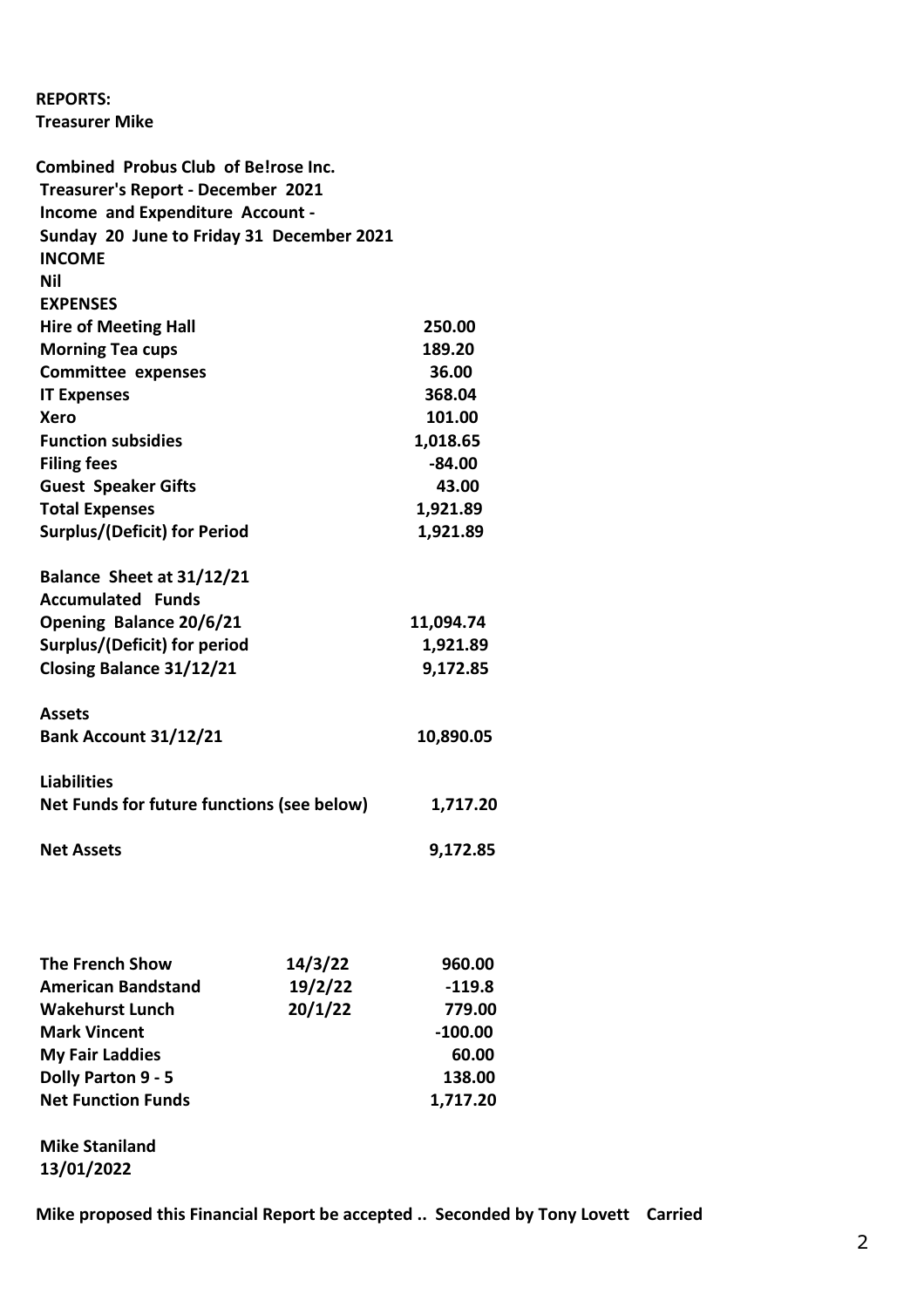**Social Activities Margaret**

**Social Report for January 2022** 

**Welcome to 2022 The first function for this year is still on track! Wakehurst Golf Club is maintaining the Covid regulations of OR check in, face masks and vaccination status which will be checked on arrival to the Club on Thursday 20 th January at 12 o'clock.** 

**We will have 32 patrons attending. I am sure we will have an enjoyable lunch.** 

**Thank you all for your prompt payments, it certainly makes organizing functions much easier.** 

**It is difficult to ascertain what this year will bring for us, so I felt it prudent defer any function for February this year.** 

**The Anniversary Lunch is booked for the 7th of July at Royal Motor Yacht Club at Newport. Let's hope that we can fulfill that date.** 

**A booking and deposit for the Xmas lunch at our favourite venue has been made for December at Terrey Hills Golf Club.** 

**Further details will be forthcoming on social functions for the year at a later date.**

**Welfare**

**Robin Wood has been in contact & our get well wishes go out to our many club members that have been unwell in** 

**these past few months.**

**Vice President Report from Liz**

**2 items discussed… Firstly in regard to our "Morning Tea Helpers" (a sheet near the signing-in tables) a request from Barbara Moxham for volunteers to put their preferences.**

**Second item Liz reported on her recent delightful visit with Margaret Standish during their family holiday in Brisbane.**

**Margaret had been very keen to make sure that I passed on her best wishes to everyone for the New Year.**

**Her actual words …** 

**"***Greetings to all my Probus friends and best wishes to all for a happy, healthy and active 2022.* 

*You are often in my thoughts as I follow the reports of meetings and activities.*

*Kindest regards to all …. Margaret "*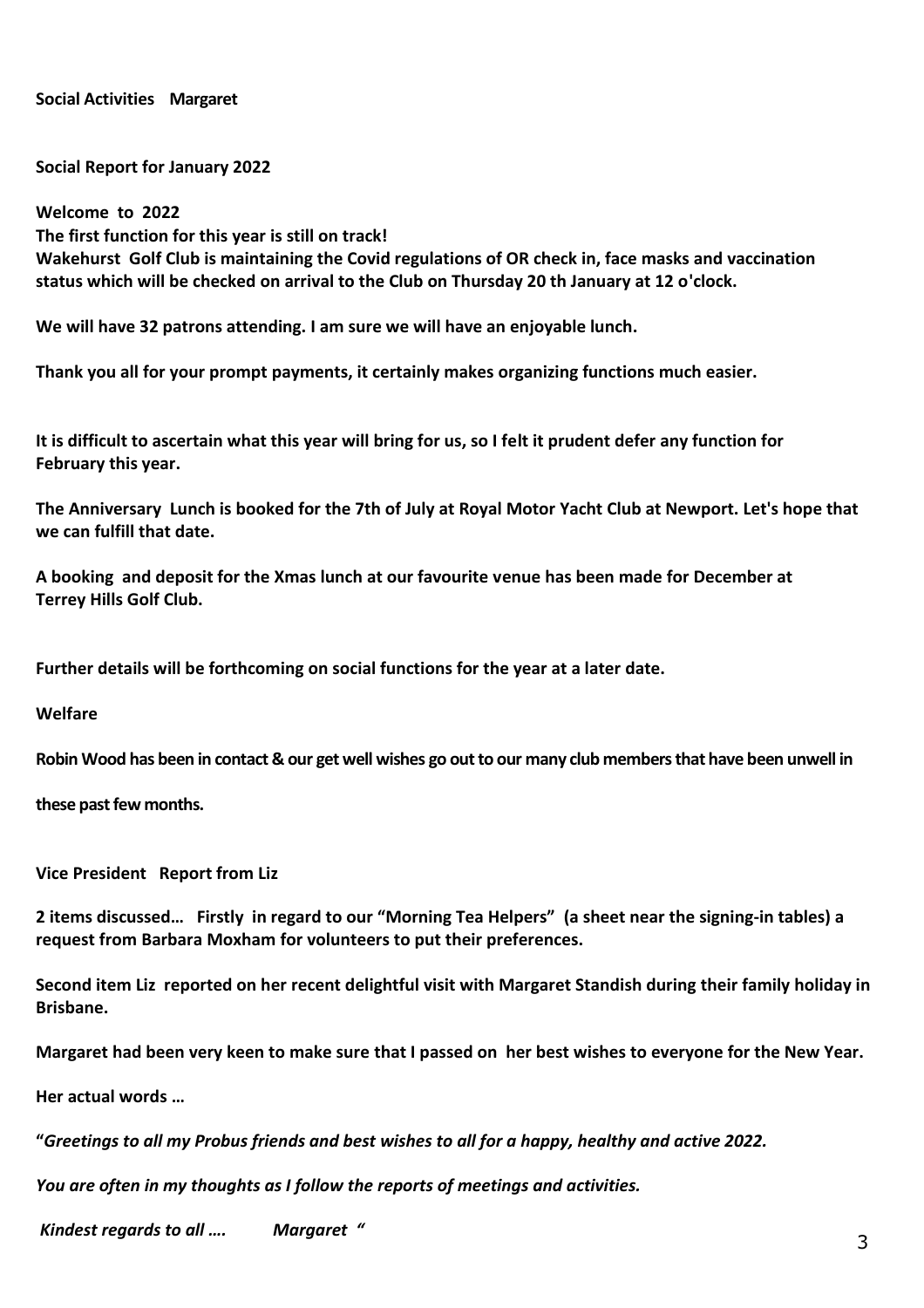# **Entertainment Warwick**

**Our entertainment programme commences on Saturday 19th February 2022 at 8.00pm at Glen Street Theatre. The show is Australian and American Bandstand and all our 30 tickets have been sold and paid for.** 

**March is quite a busy month commencing with the follow up to the Piaf and Aznavour show we all enjoyed last year. "Le New Paris Skies" is on Monday 14th March at 11.00am. 36 Tickets were ordered and sold and I would like to hand these out to anyone here today. Hope this show is as good as last years.** 

**Hopefully for Music of the Night fourth attempt to perform this show will be lucky. Saturday 19th March is sold out and no extra tickets are available. Again tickets will be distributed today if possible.** 

**Wharf Revue featuring Jonathan Biggins, Drew Forsyth, Phil Scott and Mandy Bishop is returning to Glen Street even though we were told that 2021 would be the last performance for this very popular Company . We have 38 tickets ordered for Thursday 24th March 'at 8.00pm and I probably will be able to get a few more tickets if required. Ticket Price is \$75.00 each. Please make any additional bookings today. Early in December is sent around an email asking for full details of a booking which I presume was for the Wharf Revue for a payment of \$75.00.** 

**The payment does not identify the member and on our Bank Statement shows only TM \$75.00. No response has been received from any member and the mystery has not been solved. Any additional information would be much appreciated.** 

**Our latest booking is for My Fair Laddies featuring the very popular Glenn Amer on Monday 4th April at 11.00am again at Glen Street. Tickets cost \$30.00 and I have 6 tickets left from our original booking. The show features the music of Alan Jay Lerner and Frederick Lowe including songs from My Fair Lady, Camelot, Gigi, Brigadoon and Paint your Wagon to name just a few. Any additional bookings should be made today.** 

**Another long awaited show is The Everly Bros & Legends of the 50's and 60's. This show has also been changed three times. Hopefully it will go ahead on Friday 22nd April at 8.00pm . All tickets booked originally have been reserved except 2 which have been returned. Anyone who would like these two tickets please contact me. There is a slight possibility I may be able to get a few other tickets, please advise me if additional tickets are required and I will see what I can do. Ticket price is \$59.90.** 

**Finally after waiting 2 years since we made our original booking, the show 9 - 5 is coming to Sydney shortly. We have some seats booked for Wednesday 4th May at 1.00pm. The show is going to the Capitol Theatre Tickets are \$69.50 each. This production features Marina Prior Casey Donovan Erin Clarke and Caroline O'Connor.I have only 6 tickets left so any additional bookings should be made ASAP.** 

**I am sure you will all remember the special Guest Speaker that Jan Staniland arranged last year who spoke on the first Aboriginal Cricket Team who went to England over 150 years ago. Well the story of this trip and what followed A new artistic collaboration between Geffrey Atherden and Wesley Enoch is coming to Glen Street called Black Cockatoo. Tickets are \$67.50 each and we have made a booking for Thursday 12th May at 8.00pm. This show is only having a limited run and bookings should be made as soon as possible.** 

**Finally as an acknowledgement of our support of Glen Street Theatre I was offered centre block tickets for the Mark Vincent Show - The Impossible Dream on Saturday 16th July at 8.00pm. This should be one of the highlights of the year. Please make your reservations as soon as possible.** 

**Hopefully all our shows will go ahead and if so we should have a very special year in theatre for 2022.** 

**Kind regards, Warwick thanked everyone for their support.**